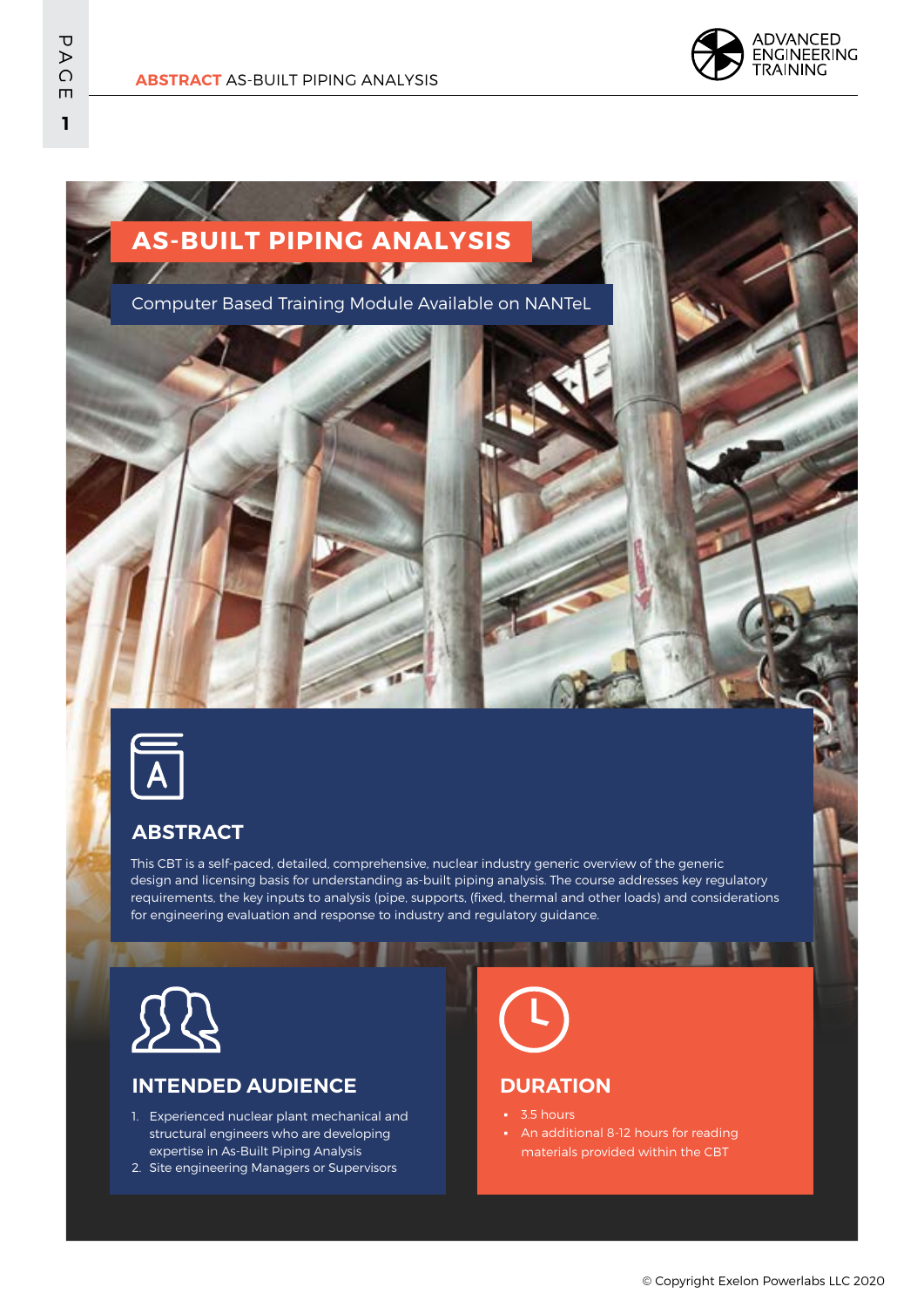

# **TERMINAL LEARNING OBJECTIVES**

- 1. Identify which Codes apply to the analysis and qualification of piping systems, steel support structures and attachments to concrete, and where to find the station-specific applicable Codes.
- 2. Identify the key design input documents.
- 3. Identify responsibility for piping classification and boundaries of jurisdiction.
- 4. Identify which SRP sections and which RG apply to the analysis and qualification of piping systems.
- 5. Identify which IE Bulletins addressed as-built reconciliation.
- 6. List the steps involved in a piping analysis process, including as-built.
- 7. Identify the input required to model a piping system for analysis.
- 8. Identify the failure modes addressed by the Code piping analysis equations.
- 9. Identify the common types of pipe supports and their use.
- 10. State the common criteria used for decoupling branch lines for headers in modeling.
- 11. Identify the key parameters in modeling equipment nozzles for a piping analysis.
- 12. State the sustained loads applicable to piping analysis and qualification.
- 13. Explain the terms used in the ASME B31 and ASME III equation for minimum wall thickness.
- 14. Explain the terms used in the ASME B31 and ASME III longitudinal stress equation for sustained loads.
- 15. State the allowable longitudinal stress for sustained loads.
- 16. Describe the occasional loads and load combinations applicable to piping analysis and qualification.
- 17. State the key steps in planning an as-built walk-down, identify prerequisites and interfaces.
- 18. Identify differences between an as-built walk-down and a walk-down after a transient event.
- 19. State which industry documents address as-built tolerances for piping and for pipe supports.
- 20. Given a piping as-built deviation, state under what conditions it would be acceptable.
- 21. Describe the difference in pipe stress equations between ASME B31.1 and ASME III.
- 22. State where to find the applicable piping qualification stress equations for your station.
- 23. State how your plant determines if Class 1 piping complies with fatigue analysis commitments of the FSAR.